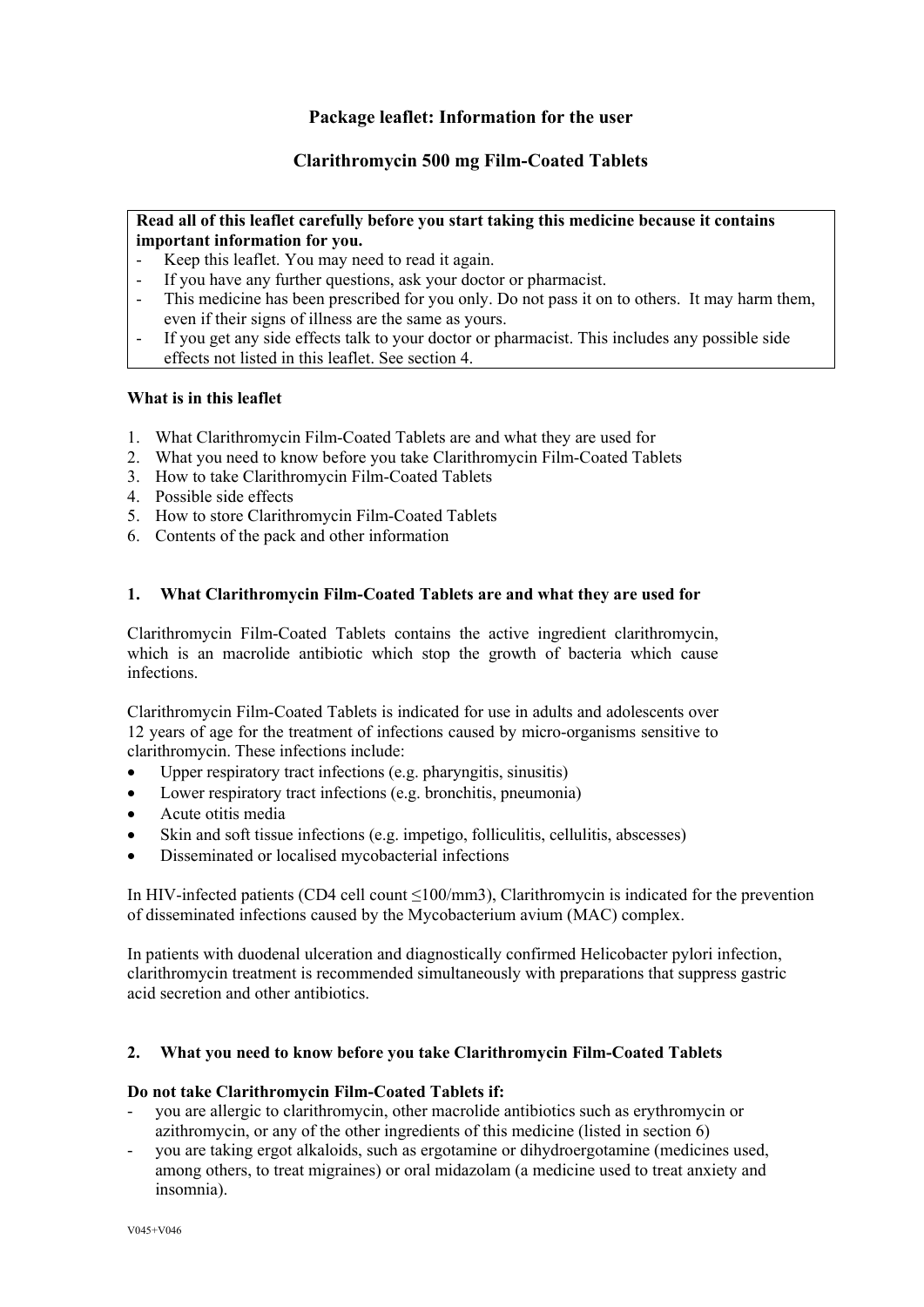- you are taking medicines which may cause serious disturbances in heart
- you are taking astemizole or terfenadine (medicines used to treat allergy), cisapride or domperidone (a medicine used to treat gastrointestinal tract disorders), pimozide (a medicine used to treat mental disorders), because they may cause serious disturbances in heart rhythm when taken together with clarithromycin.
- you are taking ticagrelor (a medicine that inhibits platelets aggregation) or ranolazine (a cardiac medicine).
- you have been diagnosed with low level of potassium or magnesium in the blood (hypokalaemia or hypomagnesaemia).
- you are taking lovastatin or simvastatin (statin medicines used to lower blood cholesterol).
- you have been diagnosed with severe liver failure with concurrent kidney failure.
- you have or anyone in your family has had a history of heart rhythm disturbances (ventricular cardiac arrhythmias, including *torsades de pointes*) or abnormal electrocardiogram results (ECG, measurement of the electrical activity of the heart) called "QT interval prolongation syndrome".
- you are taking colchicine (a medicine used to treat gout).
- you are taking medicine containing lomitapide.

## **Warnings and precautions**

Talk to your doctor or pharmacist before you start taking Clarithromycin Film-Coated Tablets:

- if you are pregnant or you think that you may be pregnant
- if you have a liver or kidney disorder
- if you have been diagnosed with coronary artery disease, severe heart failure or slowed heart rate
- if you are taking any of the medicines listed under section "Other medicines and Clarithromycin Film-Coated Tablets "

If you experience any of the situations described below while taking Clarithromycin Film-Coated Tablets, you should tell your doctor about it.

- Severe hypersensitivity reactions, such as maculopapular rash, utricaria, ecchymosis, swelling of the larynx, bronchospasm. **Immediately** report to a doctor who will introduce appropriate treatment.
- Diarrhoea, especially acute or prolonged. Talk to your doctor as soon as possible. If necessary, the doctor will prescribe appropriate treatment. Do not use anti-diarrheal medicines.
- Symptoms indicating hepatic dysfunction, such as lack of appetite, jaundice, dark urine colour, pruritus or painful stomach. Stop treatment and report to the doctor.
- New infection (superinfection) with clarithromycin-resistant bacteria or fungi, especially during prolonged antibiotic use. The doctor will prescribe appropriate treatment.

Moreover, while taking Clarithromycin Film-Coated Tablets you may experience:

- cross-resistance of bacteria (clarithromycin-resistant bacteria may be also resistant to other macrolide antibiotics as well as lincomycin and clindamycin);
- drug-resistance of bacteria (e.g. the treatment of *Helicobacter pylori* infection may lead to the occurrence of drug-resistant microorganisms).

## **Other medicines and Clarithromycin Film-Coated Tablets**

Tell your doctor if you are taking, have recently taken or might take any other medicines.

# **You must inform your doctor, if you are taking one of the following medicines, as it is contraindicated to use them with Clarithromycin Film-Coated Tablets:**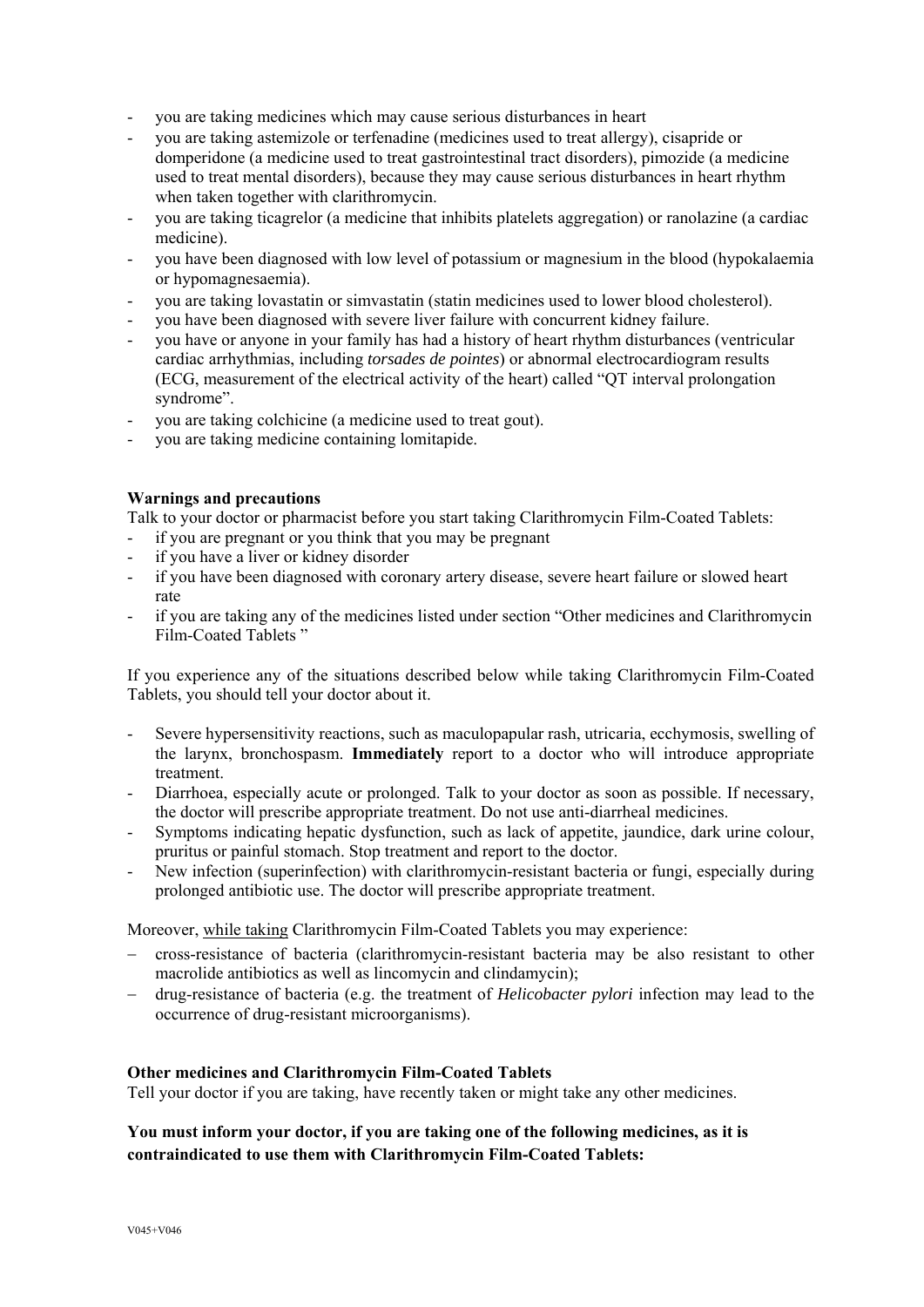- ergot alkaloids, such as ergotamine or dihydroergotamine (medicines used, among others, to treat migraines)
- astemizole or terfenadine (medicines used to treat allergy)
- cisapride or domperidone (a medicine used to treat gastrointestinal tract disorders)
- pimozide (a medicine used to treat mental disorders)
- ticagrelor, ranolazine (a medicine used to treat heart and circulatory diseases)
- colchicine (a medicine used to treat gout)
- statins lovastatin, simvastatin (medicines used to lower blood cholesterol)
- midazolam administered orally (a medicine used to treat anxiety or insomnia)

# **Tell your doctor if you are taking any of the following medicines, as it is necessary to take special care while using them with Clarithromycin Film-Coated Tablets:**

- rifampicin, rifapentine, rifabutin (antibiotics used to treat tuberculosis)
- fluconazole, itraconazole (antifungal medicines)
- atazanavir, efavirenz, etravirine, nevirapine, ritonavir, saquinavir, zidovudine (used to treat HIV infection)
- digoxin, quinidine, disopyramide, verapamil, amlodipine, diltiazem (used to treat heart disturbances or arterial hypertension)
- alprazolam, triazolam, midazolam administered intravenously or oromucosally (medicines used to treat anxiety or insomnia)
- warfarin or any other anticoagulant e.g. dabigatran, rivaroxaban, apixaban
- quetiapine or another atypical antipsychotic drug
- carbamazepine, valproate, phenytoin (antiepileptic drugs)
- methylprednisolone (an anti-inflammatory medicine)
- omeprazole (a medicine reducing the secretion of gastric acid)
- cilostazol (a medicine used to treat intermittent claudication which manifests as muscle pain of lower extremities during effort resolving after short rest)
- cyclosporine, tacrolimus, sirolimus (medicines used, among others, after transplants)
- sildenafil, tadalafil, vardenafil (medicines used to treat erectile dysfunction)
- ibrutinib or vinblastine (medicines used in cancer chemotherapy)
- theophylline (a medicine used to treat asthma)
- tolterodine (a medicine used to treat urinary incontinence)
- phenobarbital (an anti-seizure medicine)
- St. John's wort (a herbal medicine used to treat mild depression)
- sulfonylurea, nateglinide, repaglinide, insulin (medicines used in diabetes).

## **Pregnancy and breast-feeding**

If you are pregnant or breast feeding, think you may be pregnant or are planning to have a baby, ask your doctor or pharmacist before taking this medicine as the safety of clarithromycin in pregnancy and breast-feeding is not known. Clarithromycin Film-Coated Tablets may only be used during pregnancy when in the opinion of the physician the benefits for the mother outweigh the potential risk for the foetus.

Clarithromycin is excreted in mother's milk, so breastfeeding women should take special care when taking Clarithromycin Film-Coated Tablets.

## **Driving and using machines**

This medicine may cause dizziness, vertigo, confusion and disorientation, which can affect the ability to drive and use machines. If affected, you should not drive or operate machines.

## **Clarithromycin Film-Coated Tablets contain sodium**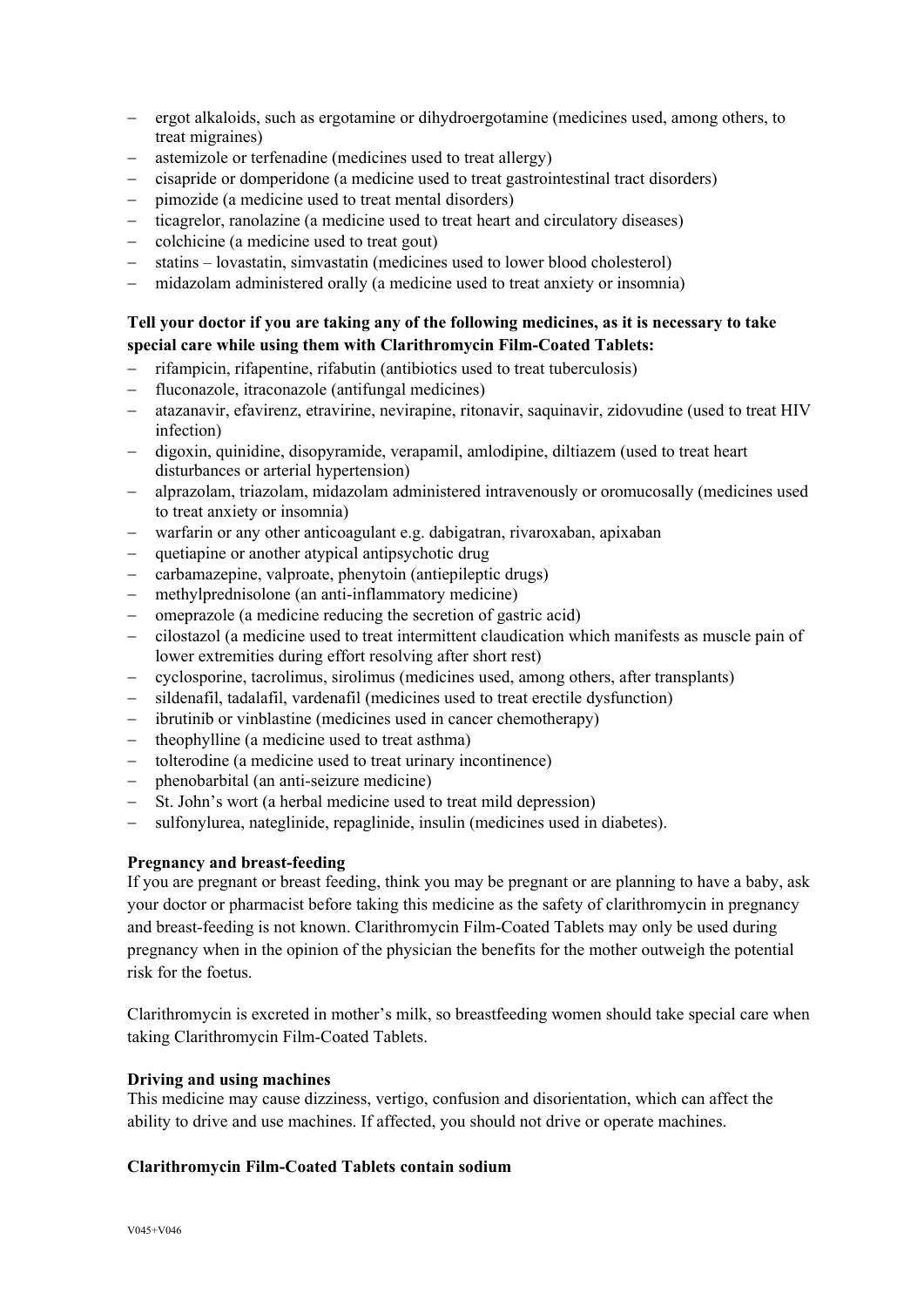This medicine contains less than 1 mmol sodium (23 mg) per dose, that is to say essentially "sodium-free".

## **3. How to take Clarithromycin Film-Coated Tablets**

Always take this medicine exactly as your doctor has told you. Check with your doctor or pharmacist if you are not sure.

Medicine for oral use. Swallow the tablet whole with water. Do not chew or suck the tablet. The tablets may be taken with or without food.

#### Respiratory tract, skin and soft tissues infections, acute otitis media

#### Adults

In case of severe infections - one 500 mg tablet twice daily (every 12 hours). The treatment usually takes from 5 to 14 days, excluding pneumonia and sinusitis when the treatment takes from 6 to 14 days.

Adolescents older than 12years Dosing as for adults.

Children aged 12 years and younger It is recommended to use Clarithromycin Film-Coated Tablets in the form of an oral suspension.

Patients with renal impairment

The doctor may recommend to decrease the medicine dose by half, which means taking one 250 mg tablet once daily.

In the case of severe infections – one 250 mg tablet twice daily.

In this case is recommended to use Clarithromycin Film-Coated Tablets containing 250 mg of clarithromycin per tablet.

The treatment does not take longer than 14 days.

Infections caused by mycobacteria

Recommended dose in adults: one 500 mg tablet twice daily.

The treatment of a diffuse infection caused by the *Mycobacterium avium* complex (MAC) in patients with AIDS should be continued as per the doctor's recommendations. Clarithromycin Film-Coated Tablets should be used in combination with other medicines against *Mycobacterium*.

The treatment of other, non-tuberculosis, mycobacteria infections should be continued as per the doctor's recommendations.

Prevention of MAC infections

Recommended dose in adults: one 500 mg tablet twice daily.

*Helicobacter pylori* infections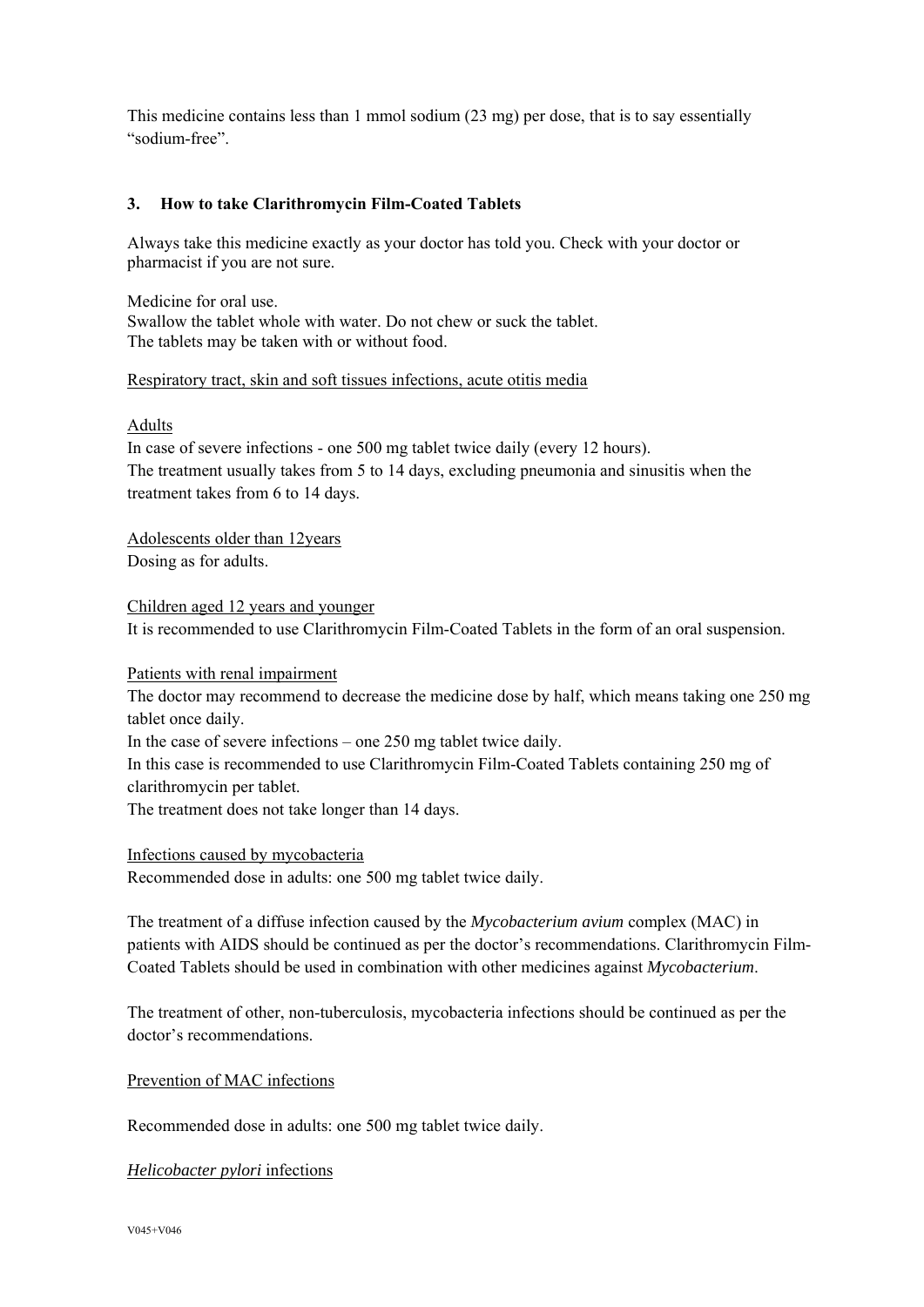Patients with peptic ulcer or duodenal ulcer caused by *Helicobacter pylori* infection may receive 500 mg clarithromycin twice daily for 7 to 14 days, in combination with an additional adequate antimicrobial therapy and proton pump inhibitors, as per the national and international recommendations on *Helicobacter pylori* elimination.

## **If you take more Clarithromycin Film-Coated Tablets than you should**

If you take more than the recommended dose of Clarithromycin Film-Coated Tablets contact your doctor or pharmacist immediately.

Taking more Clarithromycin Film-Coated Tablets than the dose recommended by your doctor may cause gastrointestinal tract symptoms (vomiting, stomach pain).

#### **If you forget to take Clarithromycin Film-Coated Tablets**

If you miss a dose, take it as soon as possible, and take another dose at the specified time. Do not take a double dose to make up for a forgotten dose.

#### **If you stop taking Clarithromycin Film-Coated Tablets**

If you have any further questions on the use of this medicine, ask your doctor or pharmacist. Do not stop treatment, even if you feel better and the symptoms resolve after several days of taking the medicine.

#### **4. Possible side effects**

Like all medicines, this medicine can cause side effects, although not everybody gets them.

If you experience any of the following side effects anytime during the treatment, you **must stop taking** Clarithromycin Film-Coated Tablets and contact a doctor immediately:

- anaphylactic shock acute, life-threatening allergic reaction, manifesting among others in confusion, pale skin, decreased blood pressure, sweating, low output of urine, accelerated breathing, weakness and fainting
- allergic reactions: rash (very common), itching, hives (uncommon), angioedema of the face, tongue, lips, eyes and pharynx, difficulties in breathing
- severe skin reactions:
- acute generalized exanthematous pustulosis red, exfoliating rash with nodules under the skin and blisters
- erythema multiforme with blisters (Stevens-Johnson syndrome) manifesting in the form of sudden fever and pustules, which resolve quickly and spontaneously after stopping the medicine; serious disease manifesting in blisters and erosions of the skin, oral cavity, eyes and sexual organs, fever and joint pain
- toxic epidermal necrolysis (Lyell's syndrome) severe disease with rapid course manifesting in huge, cracking blisters formed under the epidermis, extensive skin erosions, sloughing of the epidermis in large sheets and fever
- DRESS syndrome severe (life-threatening) drug-induced rash with increased eosinophils count and internal organ involvement
- severe or prolonged diarrhoea, possibly with some blood or sluice in the stools (pseudomembranous colitis) Diarrhoea may occur even two months after the end of clarithromycin treatment. If this is the case, you should also contact a doctor.
- vellow skin (jaundice), skin irritation, pale stools, dark urine, tender abdomen or lack of appetite. These may be the symptoms of liver failure, cholestasis (increase of bile products in the blood), hepatitis (uncommon).

They occur with unknown frequency, unless indicated otherwise.

#### **Other side effects**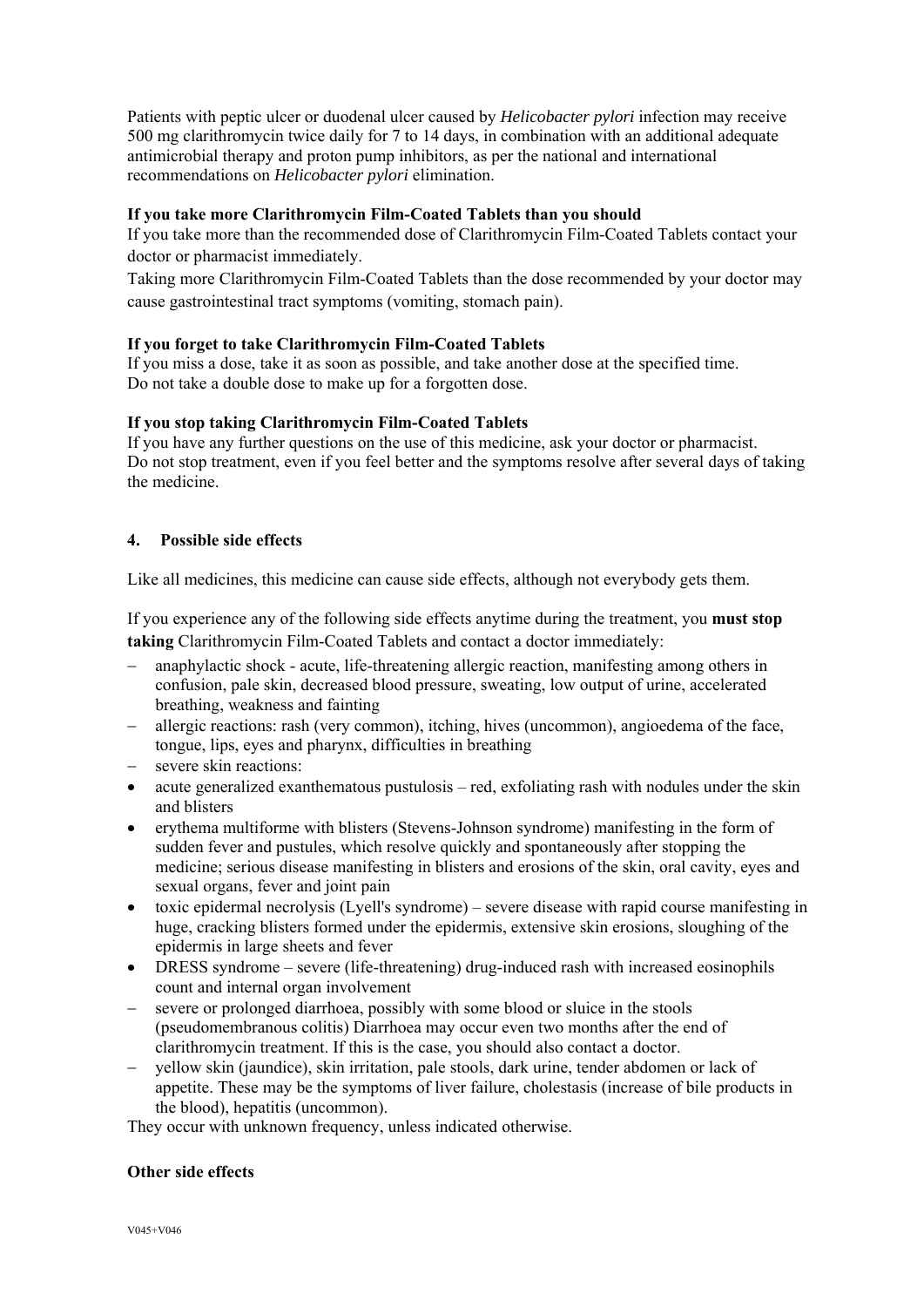The following side effects (occur in 1 to 10 patients out of 100) were **often** reported in clinical studies and in post-marketing experience with clarithromycin:

- insomnia
- taste disturbances, headache
- diarrhoea, vomiting, indigestion, nausea, abdominal pain
- abnormal liver function results
- $-$  excessive sweating

# **Uncommon side effects** (occur in 1 to 10 patients in 1000):

- candidiasis (fungal infections), vaginal infection
- decrease in white blood cells, decrease in neutrophils and increase of eosinophils
- anorexia, decreased appetite
- restlessness
- dizziness, sleepiness, shaking
- balance disorder, hearing loss, ringing in the ears
- palpitations, ECG trace changes (QT interval prolongation)
- inflammation of the stomach, inflammation of the mouth, inflammation of the tongue, bloating, constipation, dry mouth, burping, wind
- increased liver enzymes activity: alanine aminotransferase, increased aspartate aminotransferase activity, increased gamma-glutamyl transferase activity
- malaise, asthenia (weakness, lack of energy), chest pain, chills, fatigue
- increased blood enzyme activity: alkaline phosphatase and lactate dehydrogenase

The frequency of the side effects listed below is **not known** (the frequency cannot be estimated from the available data); they were reported in post-marketing experience with Clarithromycin Film-Coated Tablets in the form of tablets and suspension:

- erysipelas
- agranulocytosis (reduction in the number of white blood cells in the blood), thrombocytopenia (decreased platelet count)
- $-$  acne
- psychotic disorders, confusional state, depersonalization, depression, disorientation, hallucinations, abnormal dreams, mania
- seizures, lack of taste, change in the sense of smell (parosmia), loss of smell, paraesthesia (numbness, tingling)
- deafness
- type of heart rhythm disorder (*Torsade de pointes*, ventricular tachycardia, ventricular fibrillation)
- haemorrhage
- acute inflammation of the pancreas, discolouration of the tongue or teeth
- myopathy (a muscle disease involving muscle strength reduction)
- renal failure, interstitial nephritis
- change in diagnostic test results (increased international normalized ratio [INR], prolonged prothrombin time, abnormal urine colour)

## *Immunosuppressed patients*

Apart from the symptoms related to the disease course, the following side effects were observed in adult immunosuppressed patients:

 nausea, vomiting, altered taste, constipation, abdominal pain, diarrhoea, bloating with passing winds, dry mouth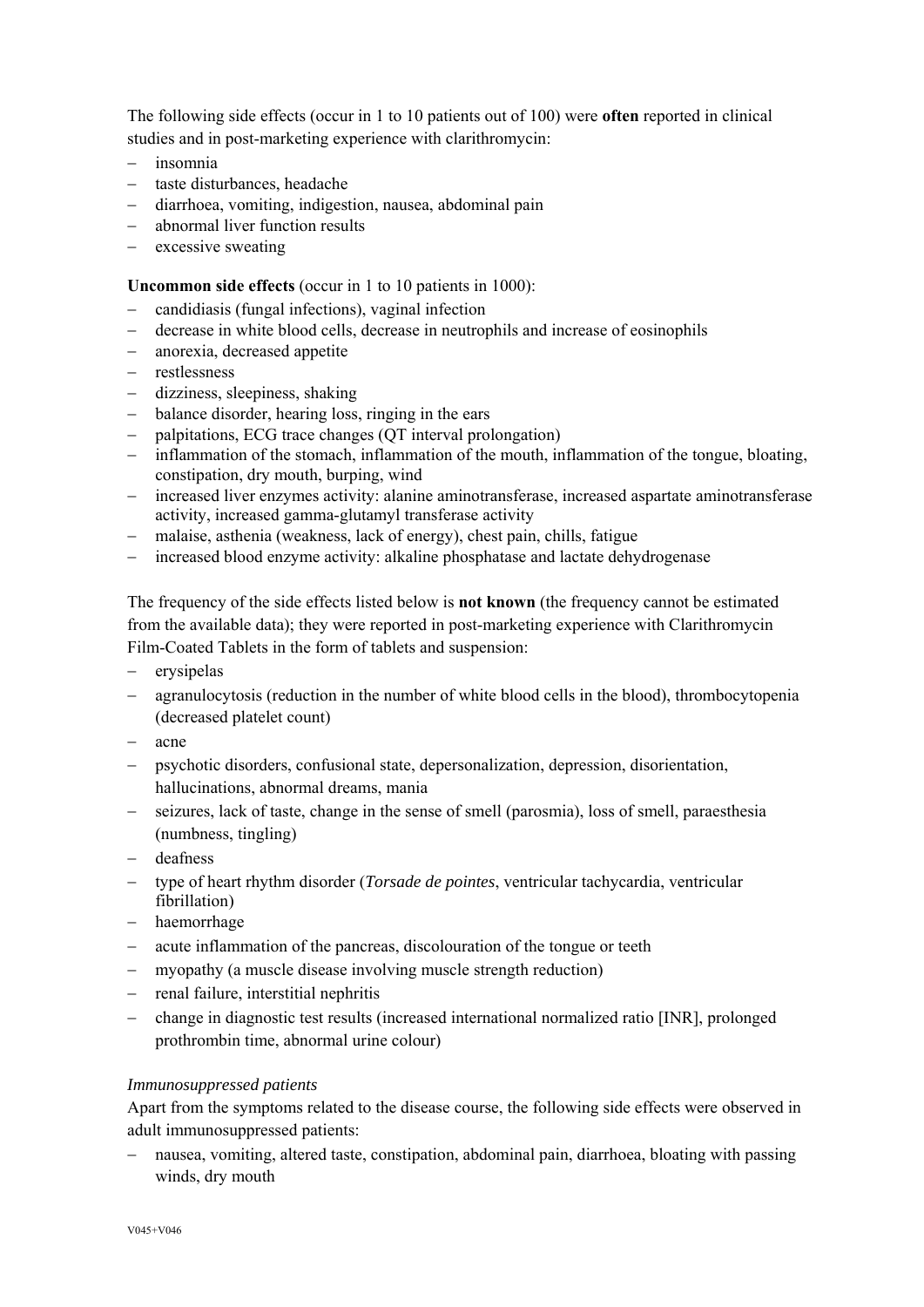- headache, hearing disorders
- $-$  rash
- dyspnoea, insomnia
- abnormal laboratory test results: increased aspartate aminotransferase activity (AspAT) and alanine aminotransferase (AlAT), increased blood urea nitrogen and decreased platelet count and white blood cell count

#### **Reporting of side effects**

If you get any side effects, talk to your doctor or pharmacist. This includes any possible side effects not listed in this leaflet. You can also report side effects directly via HPRA Pharmacovigilance, Website: www.hpra.ie. By reporting side effects you can help provide more information on the safety of this medicine.

## **5. How to store Clarithromycin Film-Coated Tablets**

Keep this medicine out of the sight and reach of children**.** 

Do not use this medicine after the expiry date which is stated on the carton and blister after EXP. The expiry date refers to the last day of that month.

This medicine does not require any special temperature storage conditions. Store in the original package in order to protect from moisture.

Do not throw away any medicines via wastewater or household waste. Ask your pharmacist how to throw away medicines you no longer use. These measures will help protect the environment.

#### **6. Contents of the pack and other information**

#### **What Clarithromycin Film-coated Tablets contains**

Each film-coated tablet contains clarithromycin 500mg.

The other ingredients are microcrystalline cellulose, croscarmellose sodium, povidone, magnesium stearate, talc, colloidal anhydrous silica, stearic acid and the coating material Opadry 20H 52875 containing: hypromellose, hydroxypropylcellulose, propylene glycol, vanillin, titanium dioxide, talc and quinoline yellow lake (E 104)

#### **What Clarithromycin Film-coated Tablets look like and contents of the pack**

Clarithromycin 500mg Film-coated Tablets are light yellow, oval, biconvex film coated tablets with 'C' and '2' embossed on either side of a breakline on one side and notched on both sides. The tablet can be divided into equal doses.

Clarithromycin Film-Coated Tablets are available in blister strips of 1, 10, 1x10, 14, 1x14, 20, 21, 30, 42, 50 or 100 tablets. Not all pack sizes may be marketed.

#### **Marketing Authorisation Holder**

Sun Pharmaceutical Industries Europe B.V., Polarisavenue 87, 2132 JH, Hoofddorp, The Netherlands

#### **Manufacturer**